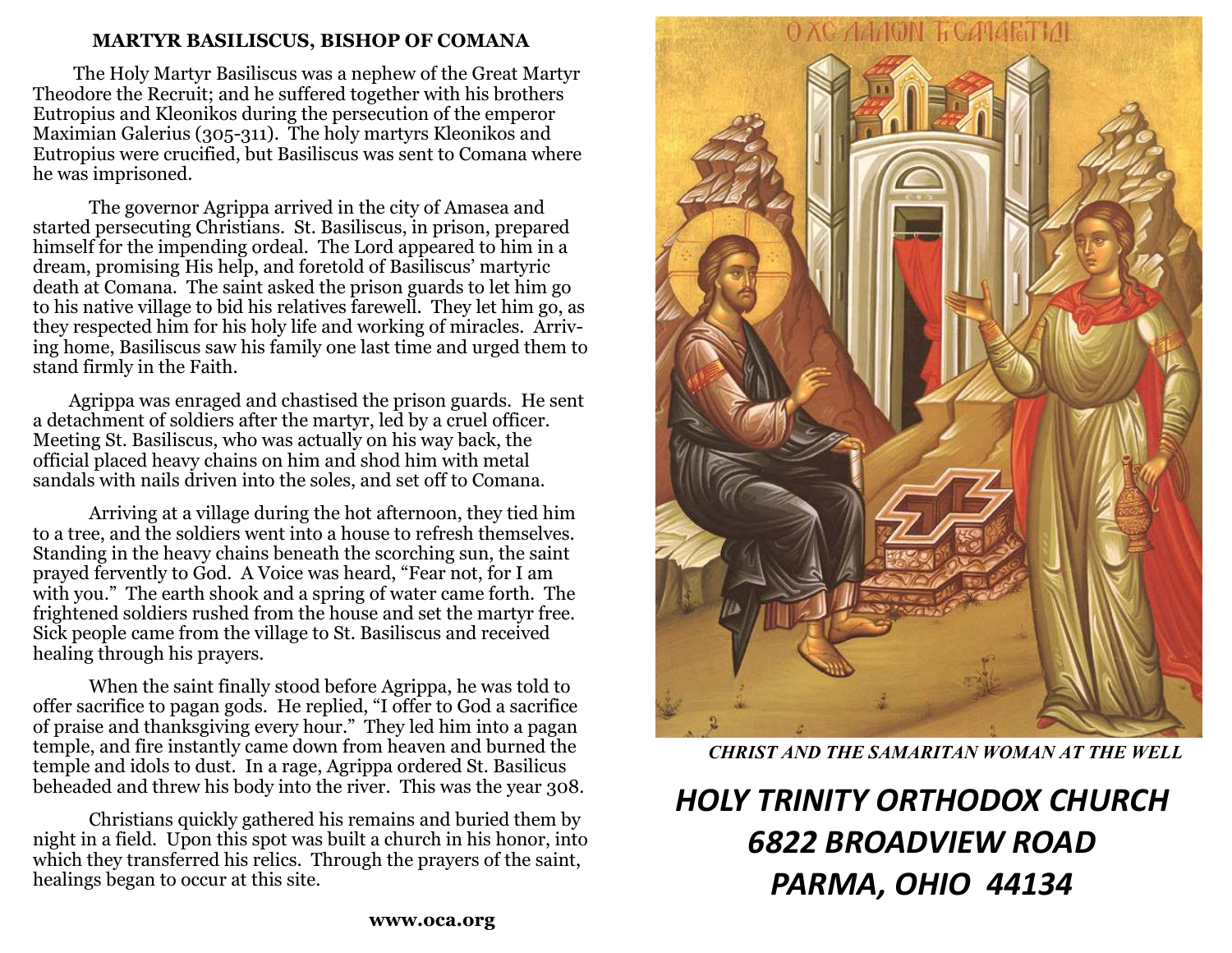# *THE TRINITARIAN*

#### *Published Weekly by the* **HOLY TRINITY ORTHODOX CHRISTIAN CHURCH** 6822 BROADVIEW ROAD, PARMA, OHIO 44134 **CHURCH OFFICE PHONE: 216-524-4859 CHURCH WEBSITE: http://www.holy-trin.org** V. REV. ALEXANDER GARKLAVS, PASTOR

Divine Liturgy at 9:00 A.M. Church School Every Sunday at 10:45 A.M. (During the Months of September thru May)

Vespers - Every Saturday - 5:00 P.M. Choir Rehearsals Every Thursday at 7:30 P.M. Michael N. Pilat, Choir Director

RECTORY: 963 John Glenn Drive, Seven Hills, Ohio 44131 Phone 516-761-8772

BULLETIN 29 - VOLUME LIX TONE 4 MAY 22, 2022

## *FOURTH SUNDAY OF PASCHA*

*Samaritan Woman Martyr Basiliscus, Bishop of Comana; Righteous Melchizedek, King of Salem; Commemoration of the Second Ecumenical Council; St. Jovan, Ruler of Serbia; Monk-Martyr Paul of the Lavra*

 "At Jacob's well, O almighty Savior, You engaged the Samaritan woman in conversation. And although of old it was You Who made water gush forth from solid rock for the Hebrews, You now asked this woman for water. And You brought her to believe in You, O Christ, so that now she enjoys the eternal Kingdom on high."

Exapostilarion, Tone I

 "You were shown to be strong and courageous in suffering; you were revealed to be a wonderworker in miracles! You openly bore the name of Christ, putting the tyrant to shame! Therefore we honor you, most honored Basilicus, ever crying: "Rejoice, splendid adornment of the martyrs!" Kontakion, Tone VIII

TODAY'S EPISTLE: ACTS 11:19-26,29-30 TODAY'S GOSPEL: JOHN 4:5-42

#### **HOLY WORSHIP THIS WEEK:**

Saturday, May 28 5:00 p.m. Great Vespers; Confessions

Saturday, May 28

#### **Daily Scripture Readings**

Monday, May 23 <br>
Tuesday, May 24 <br>
Acts 12:25-13:12 <br>
John 8:51-59 Tuesday, May 24 <br>
Wednesday, May 25 <br>
Acts 13:13-24 <br>
John 6:5-14 Wednesday, May 25 Acts 13:13-24 John 6:5-14<br>
(Forerunner) II Corinthians 4:6-15 Matthew 11:2-15 II Corinthians 4:6-15 Matthew 11:2-1<br>Acts 14:20-27 John 9:39-10:9 Thursday, May 26 <br>
Friday, May 27 <br>
Acts 15:5-34 <br>
John 10:17-28 Friday, May 27 **Acts 15:5-34** John 10:17-28<br>
Saturday, May 28 Acts 15:35-41 John 10:27-38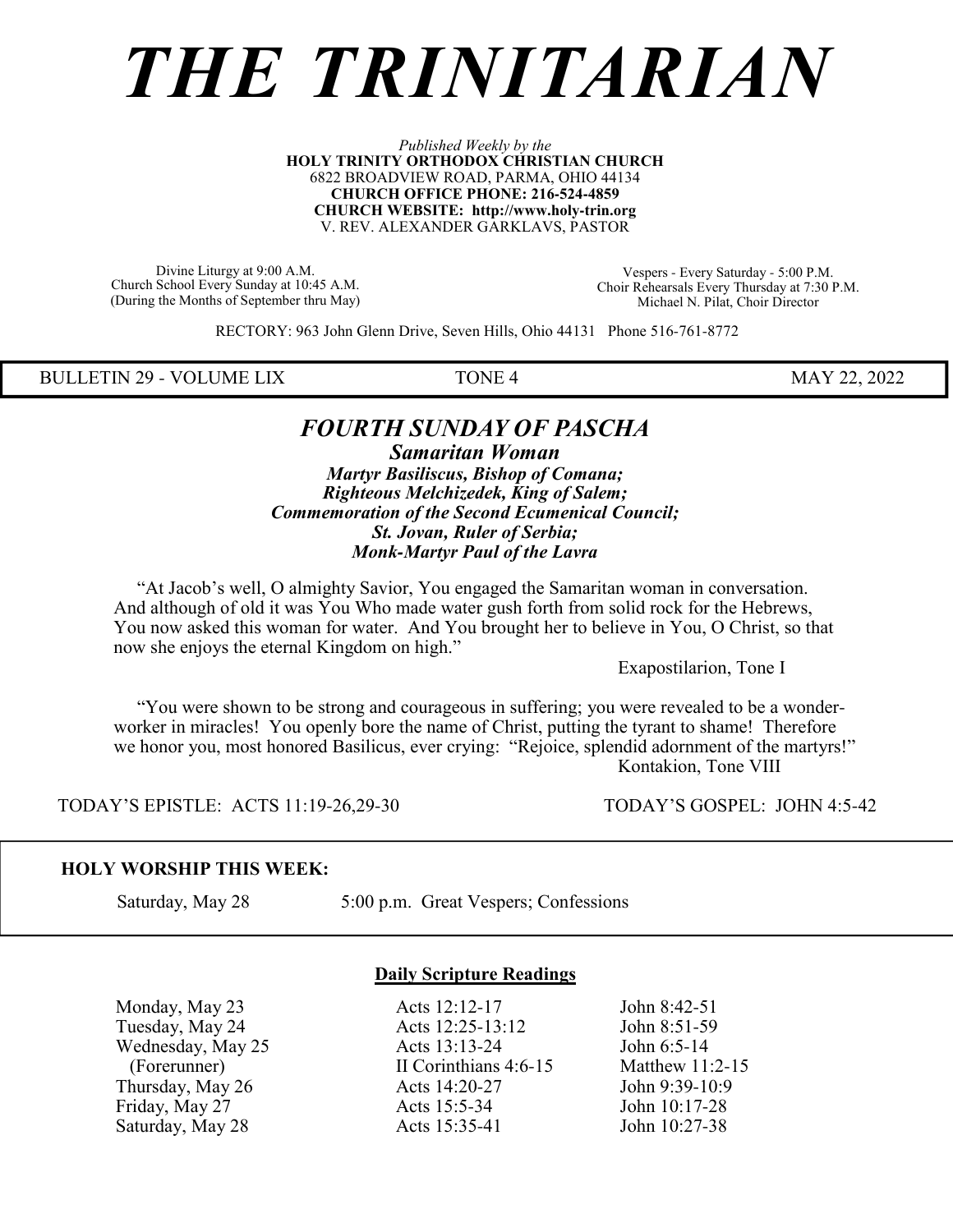#### **ORTHODOX CHRISTIAN CHURCH OF THE HOLY TRINITY**

Bulletin 29 - Volume  $LIX$  May 22, 2022

#### **COMING EVENTS**

| MAY:<br>22, TODAY<br>Parish Council meeting after Divine Liturgy<br>4:00 p.m. IOCC Anniversary Banquet<br>8:30 a.m. Grave Blessings at St. Theodosius Cemetery<br>30, Monday<br><u>JUNE:</u><br>12, Sunday<br>Pentecost<br>Noon Luncheon in honor of Fr. Alexander at Woodside<br>19, Sunday<br>27, Monday<br>11:30 a.m. St. Herman House 9th Annual Golf Classic                                                                                                                                                                                                                                                                                                                                                                                                                                                                                           |                                                                                                                                                                                                                                                                                                                                                                                                                                                                                                                                                                                                                                                                                                                                                                                                                                                                                                                                                                                      |
|-------------------------------------------------------------------------------------------------------------------------------------------------------------------------------------------------------------------------------------------------------------------------------------------------------------------------------------------------------------------------------------------------------------------------------------------------------------------------------------------------------------------------------------------------------------------------------------------------------------------------------------------------------------------------------------------------------------------------------------------------------------------------------------------------------------------------------------------------------------|--------------------------------------------------------------------------------------------------------------------------------------------------------------------------------------------------------------------------------------------------------------------------------------------------------------------------------------------------------------------------------------------------------------------------------------------------------------------------------------------------------------------------------------------------------------------------------------------------------------------------------------------------------------------------------------------------------------------------------------------------------------------------------------------------------------------------------------------------------------------------------------------------------------------------------------------------------------------------------------|
| <b>PARISH COUNCIL:</b><br>The Parish Council will meet today following the<br>Divine Liturgy in the Board Room.<br><b>IOCC BANQUET:</b><br>The 30th Anniversary Banquet of the IOCC is today<br>at St. Sava Church, 2151 W. Wallings Rd., in<br>Broadview Hts. Doors open at 4:00, with dinner at<br>5:00. If you are unable to attend the dinner, your<br>monetary support would be greatly appreciated to help<br>families in the U.S., as well as Ukraine, Greece, Syria<br>and Ethiopia. Make checks payable to IOCC and mail<br>to Julie Hall; P.O. Box 560185; Macedonia, OH<br>44056.<br><b>MEMORIAL DAY GRAVE BLESSINGS:</b><br>Fr. Alexander will be at St. Theodosius Cemetery<br>beginning at 8:30 a.m. on Memorial Day, Monday,<br>May 30. If you like the grave of a departed family<br>member blessed, please sign up in the Fellowship Hall. | <b>HONORING FR. ALEXANDER;</b><br>On Sunday, June 19, there will be a retirement<br>luncheon for Fr. Alexander at St. Michael's Woodside,<br>beginning at noon. The menu features your choice of<br>Beef Tips or Champagne Chicken. Tickets are \$40,<br>with no charge for children under 10; they are on sale<br>today during Coffee Hour, or contact Jewelann Stefanar<br>(216-402-8599); or Rita Bellack (330-204-9513).<br><b>GOLF OUTING:</b><br>The St. Herman House 9th Annual Gold Classic is<br>Monday, June 27, at Tanglewood Club in Chagrin<br>Falls. All proceeds benefit St. Herman House. Tee<br>time is 11:30 a.m., and lunch and dinner are provided.<br>The Individual Golfer donation is \$175; a Foursome is<br>\$650 (\$700 after June 10). Last year more than<br>\$75,000 was raised! To register or to support with a<br>sponsorship, go to: www.sainthermans.org/golf<br><b>TRINITARIAN COVERS:</b><br>The covers today are offered by the Mravetz Family. |

# **COFFEE HOUR:**

 Our refreshments today are donated by Claudia Virosteck and Marge Virosteck. Donors are still needed for May 29 and June 5.

#### **FLOWERS:**

 The flowers today are offered by Diane Hastings in blessed memory of James and Claudia Whitney.

In what high holy company does the Christian find himself in the temple, surrounded by images of angels and saints!

He is a member of that same Church to which the saints belong. What an incitement to moral change and aspiration towards the life that never changes, to which they too aspired and to which they actually attained.

St. John of Kronstadt

#### **GIFTS WE OFFER TO THE LORD WE LOVE**

|                                  | 5/7        | 5/15     |
|----------------------------------|------------|----------|
| <b>REGULAR COLLECTION</b>        | \$5,325.00 | \$475.00 |
| CHURCH ADMINISTRATION ASSESSMENT | 185.00     |          |
| <b>BUILDING FUND</b>             | 1,730.00   |          |
| <b>CANDLES</b>                   | 132.00     | 174.00   |
| <b>BASKET BLESSING</b>           |            | 20.00    |
| <b>ROOF REPAIRS</b>              | 350.00     | 170.00   |
| COFFEE HOUR $5/1$ ; $5/8$        | 71.00      | 120.00   |
| IN MEMORY OF SOPHIE LYNK         |            | 100.00   |